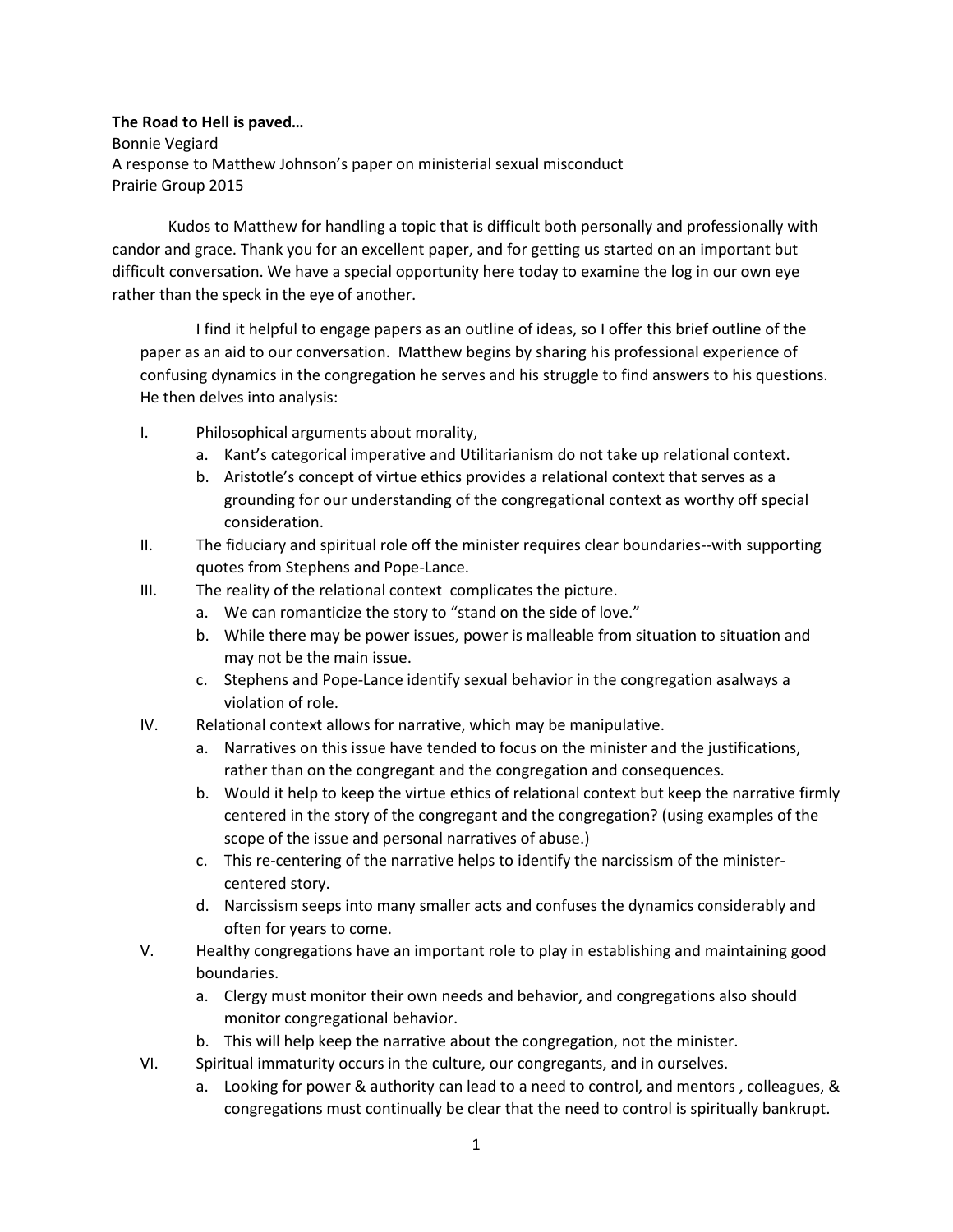- b. Congregations that do not respect legitimate human needs—who reward enmeshment and overwork—often end up with violating ministers.
- c. All humans have difficulty meeting intimacy needs, but our role makes it easy for us to cross those boundaries (supported with personal example of temptation & a responsible response.)
- VII. Misconduct is "sin" because meeting our intimacy needs or indulging our need for power objectifies others.
	- a. Wherever objectification occurs, big or small, by us or our congregants, it is sin.
	- b. When we see it in ourselves in small ways, it is time to have a conversation to keep it from getting more serious.
	- c. Categorical imperative: Don't steal from or have sex with those you are called to serve.
- VIII. Self-reliance is another sin; if we eschew this sin and truly rely on one another, we can keep ourselves out of most of the danger of sexual misconduct.

Overall, my take is that Matthew's conclusions are that navigating sexual relationships is difficult for everyone, ministry is a special circumstance worthy of more stringent rules precisely because there is a spiritual relationship with our congregants that exists no matter what. Misconduct is a "sin" because it betrays our ministerial role and betrays relationships from the point of view of the congregant and/or congregation. The only way to get around the narcissism trap is to keep the narrative firmly on the congregation as a whole, and to rely on one another to help us recognize small acts of narcissism before they become big.

I would like to add some comments about the issue of self-justification. There are several reasons why I believe self-justification plays a mind-bogglingly huge role in the area of misconduct. Stephens <sup>1</sup>mentions the reality of dual relationships in ministry, but does not develop this theme much. However, the very nature of our role as ministers is founded on dual relationships. We are not counselors or doctors or lawyers who can be excused for being distantly polite when meeting a client or patient in social circumstances. We are expected to inspire and move people in worship, to work with congregants on teams and ass volunteer or paid staff members, to counsel them in times of stress, and to engage in small talk and storytelling at social events. We are expected to share personal details of our lives in sermons while lifting the entire message to a spiritual level that uplifts a whole congregation. That finance committee member may be a real pain in the ass about the budget, but she still may suddenly need grief counseling. The Board member who is really smart, insightful, diplomatic, and who has never asked for pastoral care may also have much in common with us on many personal levels. Can we or should we deny a naturally occurring friendship? The whole thing is one big tangled ball of dual relationships.

What is the difference between being friendly, warm, supportive, self-disclosing of personal matters on the one hand, and being a friend on the other? We know the official answer to this question is whether we are meeting our own needs or the needs of our parishioners (always assuming we spot

 $\overline{\phantom{a}}$ 

<sup>1</sup> Stephens, Darryl W. ,(2013) "Fiduciary Duty and Sacred Trust", in *Professional Sexual Ethics: A Holistic Ministry Approach,* ed. Jung and Stephens. Fortress Press.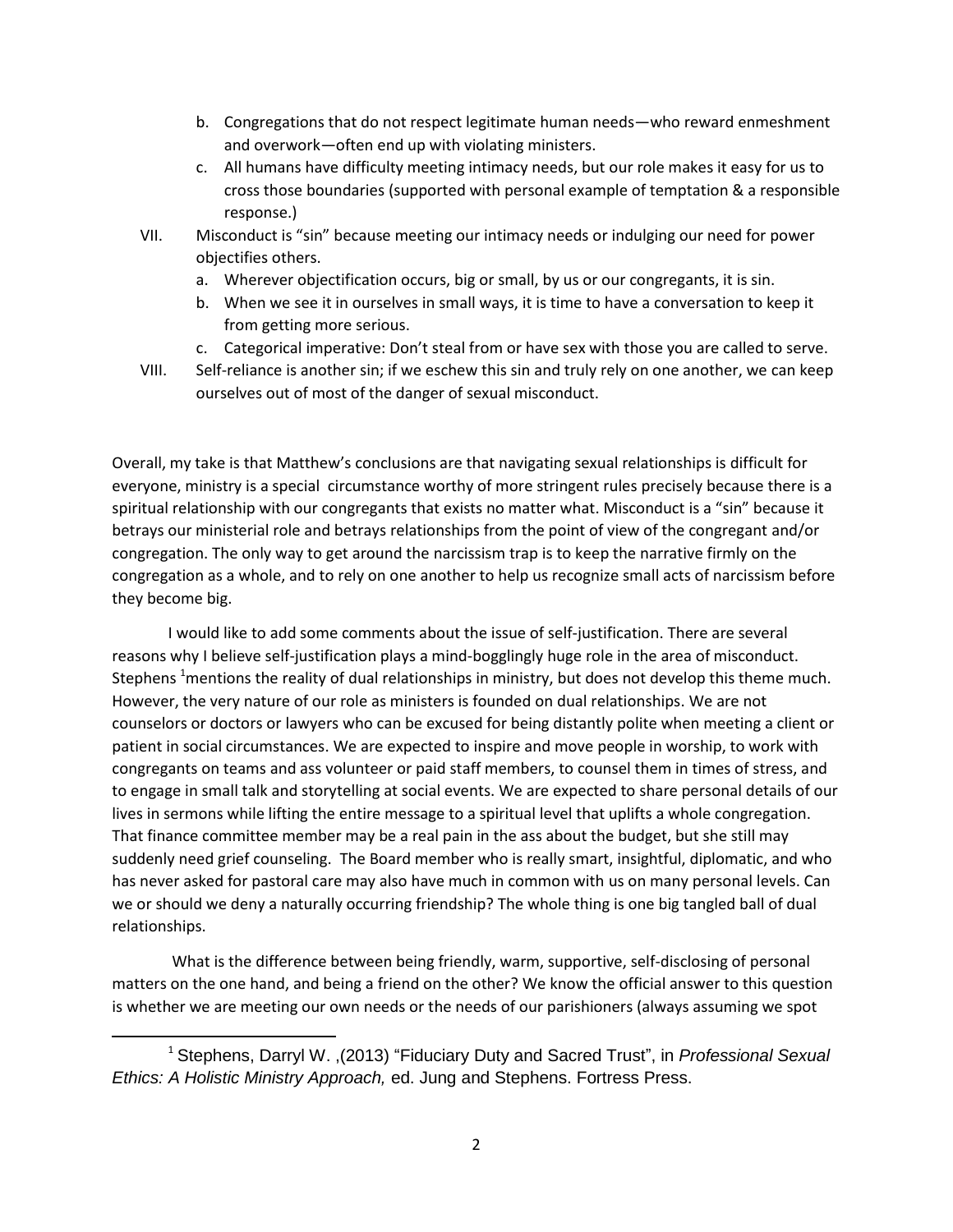the congregant whose needs are to be our "special friend" and nip that in the bud without giving offense). But are the lines really that clear? And when the lines are not clear, the opportunity for selfjustification is there.

Self-justification occurs in all areas of our lives and our congregants' lives. It's harmful effects have been documented in medicine, psychotherapy, the criminal justice system, and politics, just to name a few. A great resource is the book *Mistakes were Made—but Not by Me<sup>2</sup>* which steps through some of the more egregious effects of self-justification in our society. How can perfectly ordinary, reasonable people convince themselves of the guilt of someone else in the face of all evidence to the contrary, or on the other hand convince themselves of their own innocence in the face of patently damaging behavior? Tavris and Aronson have studied the phenomenon of self-justification in depth. Here is one small example from their work:

Like Nixon, Lyndon Johnson was a master of self-deception. According to his biographer Robert Caro, "When Johnson came to believe in something, he would believe in it totally, with absolute conviction, regardless of previous beliefs or of the facts in the matter. George Reedy, one of Johnson's aids, said that he had a remarkable capacity to convince himself that he held the principles he should hold at any given time, and there was something charming about the air of injured innocence with which he would treat anyone who brought forth evidence that he had held other views in the past. It was not an act. He had a fantastic capacity to persuade himself that the truth which was convenient for the present was the truth, and anything that conflicted with it was the prevarication of enemies. He literally willed what was in his mind to become reality." (7)

Maybe we can convince ourselves that anyone who has the narcissism to belief he or she can be President is likely to be able to self-deceive on a monumental level. However, Tavris and Aronson tell this story of a regular professional guy that might hit a little closer to home:

In 1847, Ignac Semmelweiss famously exhorted his fellow physicians to wash their hands before delivering babies. He realized that they must have acquired some kind of "morbid poison" on their hands from doing autopsies on women who had died of childbed fever, then transferred the poison to women in labor. (He didn't know the exact mechanism, but he had the right idea.) Semmelweiss ordered his own medical students to wash their hands in a chlorine antiseptic solution, and death rates from childbed fever dropped rapidly thereafter. Yet his colleagues refused to accept Semmelweiss's concrete evidence, the lower death rate among his own patients.8 Why didn't they embrace Semmelweiss's discovery immediately, thanking him effusively for finding the reason for so many unnecessary deaths? (8)

For these physicians to have accepted his simple, lifesaving intervention—wash yourhands they would have had to admit that they had been the cause of the deaths of all those women in their care. This was an intolerable realization, for it went straight to the heart of the physicians' view of themselves as medical experts and wise healers; and so, in essence, they told

 $\overline{a}$ 

<sup>2</sup> Tavris, Caroll and Aronson, Elliot. (2008) *Mistakes Were Made (But Not by Me): Why We Justify Foolish Beliefs, Bad Decisions, and Hurtful Acts.* Houghton Mifflin Harcourt.